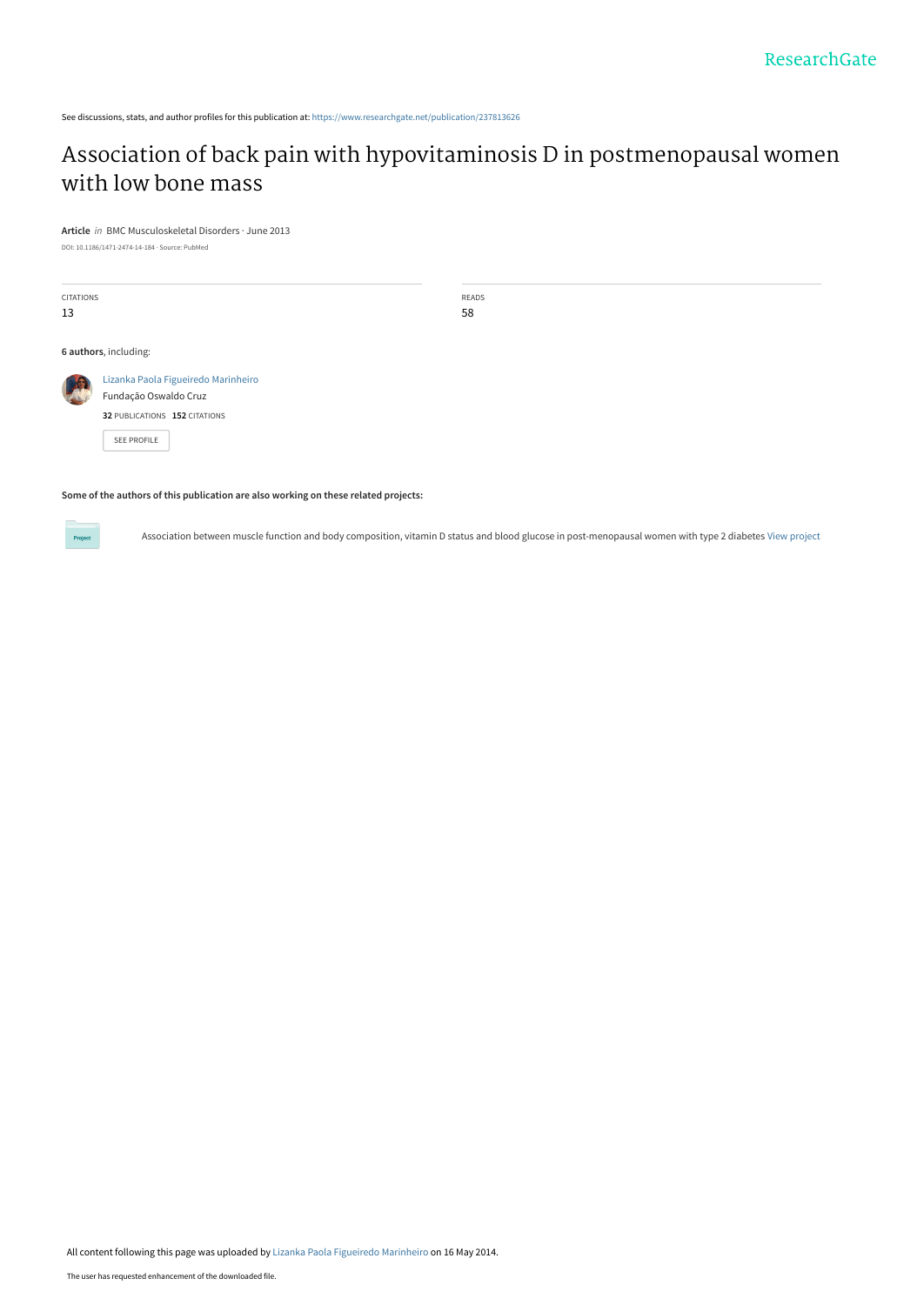

# **RESEARCH ARTICLE Example 2018 12:00 Open Access**

# Association of back pain with hypovitaminosis D in postmenopausal women with low bone mass

Ariane Viana de Souza e Silva<sup>1</sup>, Paulo Gustavo Sampaio Lacativa<sup>2\*</sup>, Luis Augusto Tavares Russo<sup>2</sup> , Luiz Henrique de Gregório<sup>2</sup>, Renata Alexandra Calixto Pinheiro<sup>2</sup> and Lizanka Paola Figueiredo Marinheiro<sup>1</sup>

# **Abstract**

Background: Back pain is a major public health problem due to its high frequency, to the resulting activity constraint, and the need for surgery in many cases. Back pain is more frequent in women than men, mainly in postmenopausal women. High prevalence of hypovitaminosis D has been detected in postmenopausal women, and it is associated with decreased bone mass, sarcopenia, vertebral fractures, and inflammation, which can be related to back pain.

Methods: The relation between back pain and hypovitaminosis D was evaluated in this study, as well the difference regarding the number of bedridden days, number of days away from work, and daily activities limitation between women with and without hypovitaminosis D. This study reviewed baseline data from an interventional phase III multicenter trial in low bone mass postmenopausal women. The study included demographic data, 25OHD determinations, Newitt/Cummings questionnaire on back pain, and vertebral fracture identified thought X-ray evaluation.

Results: The trial included 9354 participants, but only 9305 underwent all the evaluations. The age median was 67 (60 - 85 years old) and age at menopause was 49 (18 - 72 years). Hypovitaminosis D was found in 22.5% of the subjects, 15.3% of them had vertebral fractures, 67.5% with back pain, and 14.8% reduced their daily activities in the previous six months. Subjects with hypovitaminosis D, compared to those without hypovitaminosis D, reported more back pain (69.5 v 66.9%, p: 0.022), more cases of severe back pain (8.5% v 6.8%, p: 0,004), higher limitation in their daily activities (17.2 v 14.0%, p: 0.001), and more fractures (17.4 v 14.6%, p: 0,002); also, they had more trouble to perform daily activities addressed in the Newwit/Cummings questionnaire.

Conclusion: Hypovitaminosis D was related to back pain, to its severity, and to difficulty in perform daily activities.

Trial registration: ClinicalTrial.gov: [NCT00088010](http://www.clinicaltrials.gov/ct2/results?term=NCT00088010&Search=Search)

Keywords: Hypovitaminosis D, Back pain, Newwit/Cummings questionnaire

# Background

Back pain is a major public health problem in many countries [[1,2](#page-7-0)]. The high frequency of back pain is pointed out in many studies worldwide. Currently, in the United States, back pain is the leading cause of activity limitation in people younger than 45 years-old, the second most frequent reason for seeking health services, the fifth leading cause of hospitals admission, and the third reason for surgery [[3,4\]](#page-7-0). It is

estimated that 70-80% of the world's population will have at least one episode of back pain in life [\[5](#page-7-0)].

Back pain is more common in women (70.3/1000) than in men (68.7/1000) [[5](#page-7-0)], and there is evidence to be a major complaint reported by postmenopausal women [\[6\]](#page-7-0). Several factors have been associated with the presence of pain in this period. The decrease of estrogen leads to a bone mass loss, which predisposes to osteoporotic fractures [[6](#page-7-0)]. Sarcopenia also occurs with increasing age, which may cause back pain [\[7](#page-7-0)].

High prevalence of vitamin D insufficiency and deficiency in postmenopausal women has been detected in many countries, especially in those with osteoporosis



© 2013 e Silva et al.; licensee BioMed Central Ltd. This is an Open Access article distributed under the terms of the Creative Commons Attribution License [\(http://creativecommons.org/licenses/by/2.0\)](http://creativecommons.org/licenses/by/2.0), which permits unrestricted use, distribution, and reproduction in any medium, provided the original work is properly cited.

<sup>\*</sup> Correspondence: [paulo.lacativa@ccbr.com](mailto:paulo.lacativa@ccbr.com) <sup>2</sup>

<sup>&</sup>lt;sup>2</sup>CCBR Brasil - Center for Clinical and Basic Research, Rua Mena Barreto 33 Botafogo, Rio de Janeiro, Brazil

Full list of author information is available at the end of the article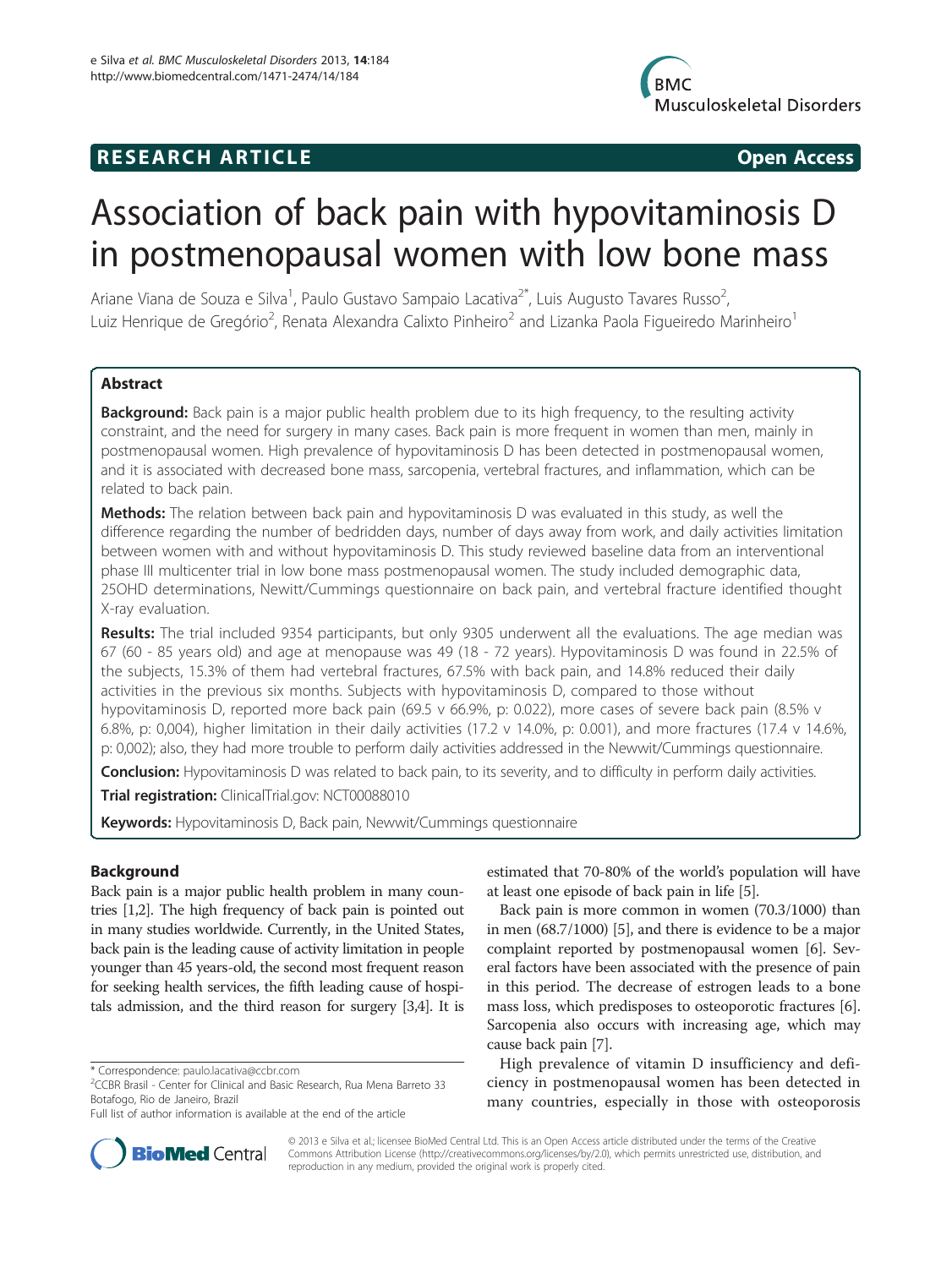[[8\]](#page-7-0). Low serum 25-hydroxi-vitamin D (25OHD) concentrations reduce the absorption of calcium, leading to decreased bone mass and onset of bone pain [[9](#page-7-0)]. Moreover, the pain may be secondary or a result from the reduction of postural muscles strength, and vitamin D deficiency is a known cause of sarcopenia [[10](#page-7-0),[11](#page-7-0)]. Vertebral fractures can also cause back pain, once they are more prevalent in individuals with low concentrations of this hormone [[12](#page-7-0)-[14](#page-8-0)]. Another pathophysiologic explanation to associate this disease with back pain is the relationship of inflammation with vitamin D deficiency, once the RANK-RANKL osteoprotegerin system, modulated by vitamin D, has direct link with inflammatory cytokines [\[15](#page-8-0)].

## **Objective**

The primary objective of this paper was to find out if back pain is related to hypovitaminosis D in postmenopausal women with low bone mass.

The secondary objective was to determine if there was difference between postmenopausal women with hypovitaminosis D and with normal serum 25OHD concentrations, regarding the number of bedridden days, number of days away from work and limitation of daily activities.

# Methods

This is a cross-sectional study, based on data previous collected for interventional phase III study in postmenopausal women (CT.gov registration number (NCT00088010) [\[16](#page-8-0)]. The randomized, blinded trial, multicenter study was designed primarily to evaluate the effects of a new selective estrogen receptor modulator drug, arzoxifene, on bone fractures and breast cancer. The multicenter study was performed at 232 sites in 23 countries, and complies the same standard of quality. The Eli Lilly and Company, sponsor of the study from which the data were collected, provided data from all research centers and made data available for consultation.

The inclusion criteria for the multicenter study were women aged 60 to 85 years old, at postmenopausal period, with low bone mass. Low bone mass was defined as femoral neck or lumbar spine bone mineral density (BMD), T-score of -1.0 or less. The study excluded women with conditions that influence bone metabolism: unexplained or abnormal vaginal bleeding within 6 months, history of breast cancer or estrogendependent neoplasia, any history of venous thromboembolism, stroke, or transient ischemic attack, liver disease, impaired kidney function, endocrine disorders besides type 2 diabetes, and hypothyroidism that required pharmacologic therapy, bisphosphonates previous treatment, actual systemic corticosteroids use, and clinical vertebral fracture.

For the cross-sectional study, we included all the individuals registered in the multicenter trial. The exclusion criteria for this cross-sectional study were secondary

causes of back pain (clinical vertebral fractures, proven neurological problems affecting the spine), diseases that could affect bone metabolism, and use of drugs that interfere with vitamin D metabolism.

Data were collected through a systematic and standardized review. Demographic data, serum 25OHD concentrations, and Newitt-Cummings questionnaires results were collected on screening visit of the multicenter trial.

In the multicenter study, trained professionals collected demographic data and medical history through a structured questionnaire. The blood collection was performed with the individual fasting for 8 hours. The serum 25OHD concentrations were measured using the lab kits NIT5, Covance Central Laboratory, Indianapolis, USA (certified and accredited for medical testing), with the benchmark 25.0 169.7 nmol/L. The Newitt/Cummings questionnaires were answered by the participants with a trained professional in a quiet location. This was a validated questionnaire for back pain [\[17](#page-8-0)].

The daily activities were measured according to the Newitt/Cummings questionnaire, which including bending the trunk, lifting a 5 kg object, reaching for an object above the head, putting the socks on, getting in and out of a car, standing about an hour and siting about half an hour.

Postmenopausal women were those whose last menstrual bleeding occurred at least two years ago.

The two populations were determined according to serum 25OHD concentrations, with and without hypovitaminosis D. The Hypovitaminosis D was defined according to Mckenna & Freaney classification [\[18](#page-8-0)], which defined vitamin D deficiency as serum 25OHD concentrations below 50 nmol/L.

The Chi-square test  $(\chi_2)$  was used to compare the frequencies between the two populations, once most of the variables were categorical, and odds ratio and coefficient interval (CI) were showed. The Mann-Whitney test was used for numerical variables. The binary logistic regression with "enter" method was used to evaluate if hypovitaminosis D was an independent factor of back pain. For each variable, the entry criterion was  $p < 0.05$ , and the exclusion criterion was  $p > 0.10$ . The ROC curve was used to determine the best cutoff of 25OHD related to presence of back pain. Statistical analyzes were performed using SPSS version 13.0.

The Ethics Committee of Procardíaco Hospital had already approved the multicenter study, but the Ethics Committee of Fernandes Figueira Institute also approved this study. All the participants signed an informed consent before entering the study.

#### Results

The multicenter study included 9354 women. In this cross-sectional study, 49 participants were excluded due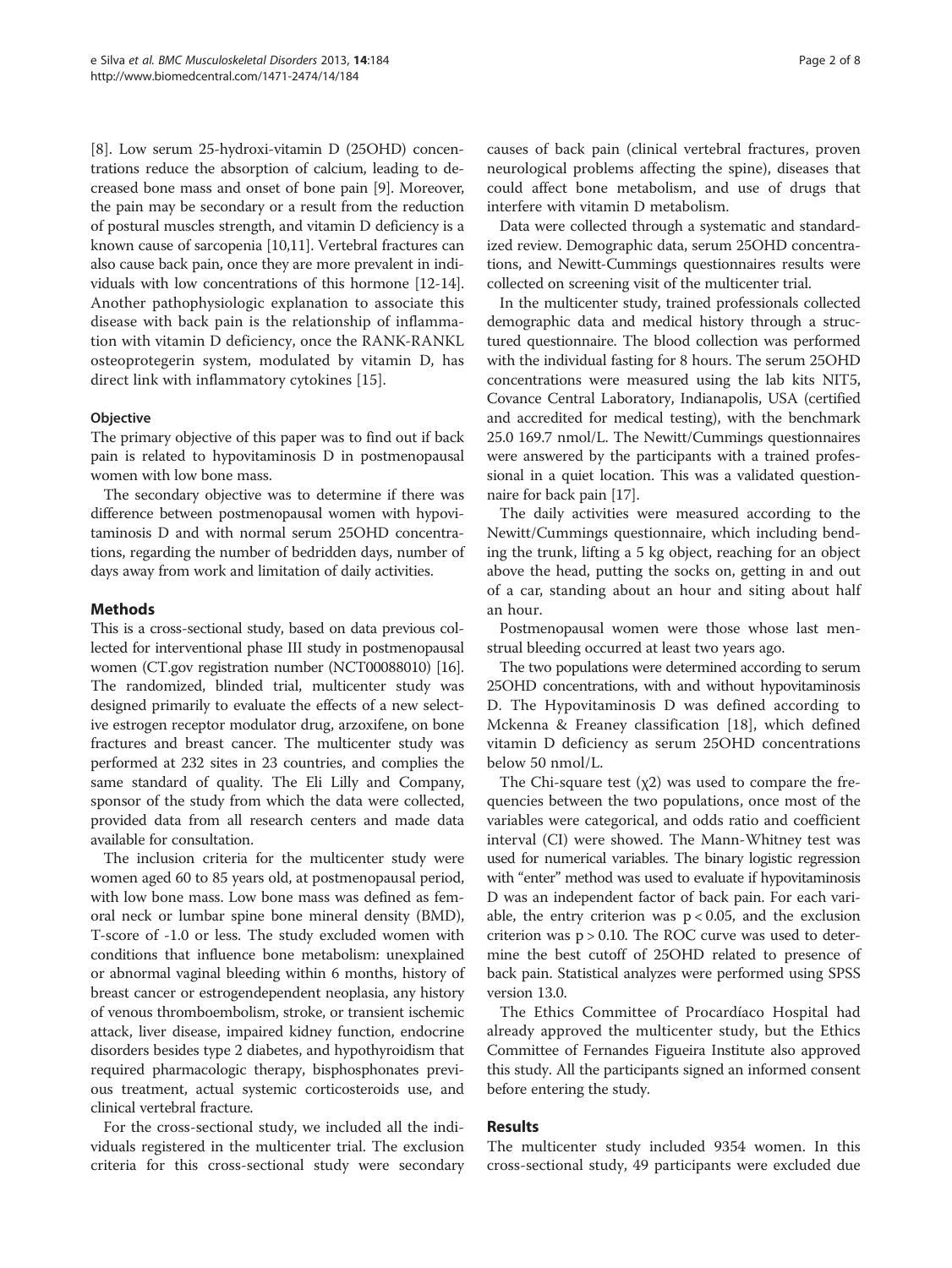to incomplete data; no one was excluded due to clinical vertebral fractures, neurological problems affecting the spine or diseases that could affect bone metabolism and use of drugs that interfere with vitamin D metabolism (once they were already excluded in the multicenter trial). Therefore, 9305 individuals underwent analysis in this study.

The mean age of participants was 67 years (range 60-85 years) and the average age of menopause was 48 years (18-72 years).

Hypovitaminosis D was found in 2272 individuals (24.4%). The vertebral fractures were found in 1412 (15.3%) of the women studied; 67.5% had back pain and 14.8% had limitations in their daily activities in the six previous months.

The Hypovitaminosis D individuals were older, with lower age on menopause and higher body mass index (BMI) than non-hypovitaminosis D women (Table 1).

Women with hypovitaminosis D reported more back pain than those with regular serum 25OHD concentrations (69.5% vs. 66.9%, p: 0.022), and the pain was more frequent and more severe (Table [2\)](#page-4-0).

The Hypovitaminosis D was related to back pain even when analyzed only in individuals without fractures. In this case, 1302 subjects with hypovitaminosis D reported back pain (69.2%), against 3998 women without hypovitaminosis D (66.5%) (p:0.021).

The logistic regression analysis pointed out that presence of hypovitaminosis D was independently related to back pain (p:0.027; Exp(B): 0.890; IC95% 0.802 – 0.987). The ROC curve demonstrated that serum 25OHD concentration below 39.1 had a sensibility of 90% to indicate back pain; concentration above 95.0 had a specify of 90% to rule out back pain. However, the weak area under the curve of  $0.525 \pm 0.006$  (p < 0.001, CI95% 0.512 – 0.538), does not lead to a proper cut off point.

Both populations did not differ regarding back pain localization: cervical pain present in 311 (13.7%) of women with hypovitaminosis D and 974 (13.8%) of those without hypovitaminosis D (p:0.847); thoracic pain was identified in 553 (24.3%) vs. 1594 (22.7%), p:0.099; the thoraco-lumbar transition were referred as painful by 460 (20.2%) vs 1440 (20.5%), p: 0.814; lumbar pain was present in 881 (38.8%) vs 2605 (37.0%), p:0,137. The only region more prevalent in hypovitaminosis D subjects was the lumbar-sacra: 321 (14.1%) vs 876 (12.5%) (p: 0.038).

More hypovitaminosis D subjects reported more daily activities restrictions than those without hypovitaminosis D (17.2% vs 14.0%, p: 0.001). They reported more daily activity restrictions  $(5.2 +/- 23.3 \text{ vs } 3.85 +/- 20.4 \text{ days})$ p: <0.001) and longer bedridden (0.7 +/- 5.3 vs 0.3 +/- 3.5 days, p: < 0.001). Moreover, women with hypovitaminosis D had more trouble in performing all daily activities, according to the Newitt/Cummings questionnaire, and the degree of difficulty was higher compared to those with normal serum 25OHD concentrations (Table [3\)](#page-5-0).

## **Discussion**

Back pain is a highly prevalent health problem worldwide. Incidence and prevalence of this symptom are so frequent that it should be studied as an epidemic and social disorder [[19](#page-8-0)]. The body undergoes some changes with aging: projection of the head, shoulders forward, decreased lumbar lordosis, hip, and knee flexion, and increased thoracic curvature (hyperkyphosis). Importantly, the increase in thoracic curvature causes a shift in the center of gravity increasing postural instability and leading to increased susceptibility to falls [[20](#page-8-0)]. Back pain is not perceived as a symptom of menopause, but several factors have been associated with the presence of pain in this period. The decrease of estrogen brings bone mass loss, which predisposes to osteoporotic fractures [\[6](#page-7-0)]. Sarcopenia also occurs with increasing age, which may cause back pain [[7](#page-7-0)]. In order to avoid pain, women avoid movements, which in turn lead to muscle fatigability, provoking an undesirable cycle. Ahn S et al studied 9305 postmenopausal women and the prevalence of back pain was 67.5%, the pain was daily in one out of three women [\[6](#page-7-0)]. Other studies have similar results. Vogt MT et al also determined a high prevalence of back pain in postmenopausal women; moreover, they established a relationship between this symptom and reduced physical health and more functional limitation [[21](#page-8-0)]. This scenario causes a high absence from work, leading to impact in economy [\[1](#page-7-0),[2\]](#page-7-0). This study showed that almost 15% had daily activities limitations, and 5% were at least one day in bed in the previous 6 months, a number

Table 1 Comparison of baseline characteristics between low bone mass postmenopausal women with and without hypovitaminosis D

| Characteristics        | <b>Hypovitaminosis D</b> | Without hypovitaminosis D | p-value |
|------------------------|--------------------------|---------------------------|---------|
| Number of subjects     | 2272                     | 7033                      |         |
| Age (yrs)              | $67.6 \pm 5.8$           | $67.4 \pm 5.5$            | 0.035   |
| Age of menopause (yrs) | $47.9 + 5.9$             | $48.2 + 5.8$              | 0.010   |
| BMI ( $kg/m2$ )        | $27.8 \pm 4.4$           | $26.7 + 4.7$              | 0,004   |

Data displayed as mean ± standard deviation.

BMI, Body Mass Index.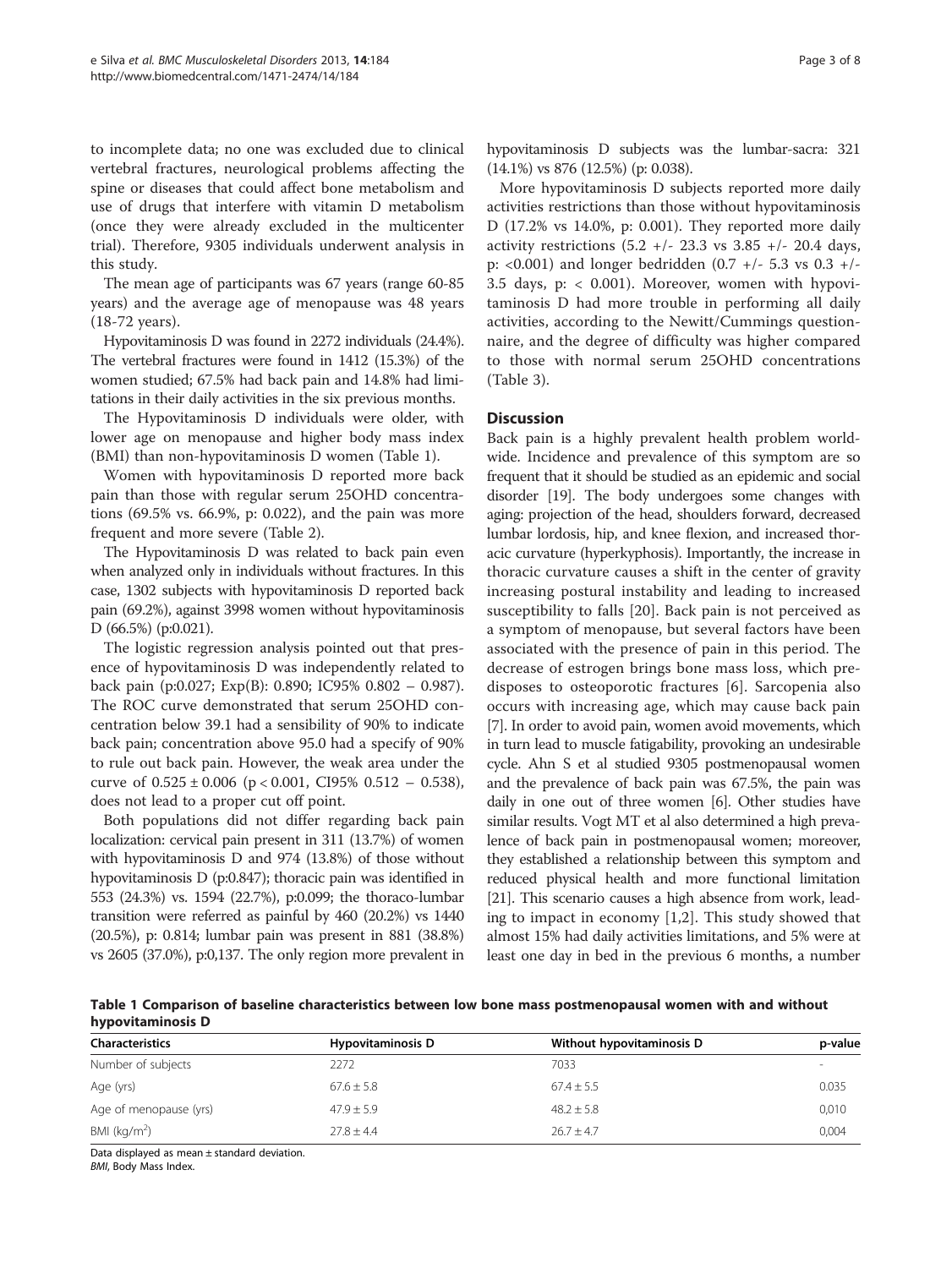| Characteristics                                     | <b>Hypovitaminosis D</b> | Without hypovitaminosis D | p-value | Odds ratio (CI95%)     |
|-----------------------------------------------------|--------------------------|---------------------------|---------|------------------------|
| Number of participants                              | 2272                     | 7033                      |         |                        |
| Back pain in the previous 6 months                  |                          |                           |         |                        |
| ·Yes                                                | 1580 (69.5%)             | 4704 (66.9%)              | 0.022   | $1.14(1.03 - 1.26)$    |
| $\cdot$ No                                          | 682 (30.0%)              | 2310 (32.8%)              |         |                        |
| Don't know                                          | 10 (0.4%)                | 19 (0.3%)                 |         |                        |
| Pain frequency                                      |                          |                           |         |                        |
| ·All the time                                       | 193 (8.5%)               | 475 (6.8%)                | 0.004   | $1.24(1.03 - 1.48)$    |
| ·Almost all the time                                | 330 (14.6%)              | 1012 (14.4%)              |         | $0.96(0.83 - 1.11)$    |
| ·Sometimes                                          | 809 (35.7%)              | 2366 (33.7%)              |         | $1.04(0.92 - 1.16)$    |
| ·Rarely                                             | 249 (11.0%)              | 851 (12.1%)               |         | $0.85(0.72 - 0.99)$    |
| ·Don't know                                         | 682 (30.1%)              | 2310 (32.9%)              |         |                        |
| Pain severity                                       |                          |                           |         |                        |
| ·Very weak                                          | 67 (3.0%)                | 266 (3.8%)                |         | $0.74$ $(0.56 - 0.98)$ |
| ·Weak                                               | 363 (16.0%)              | 1087 (15.5%)              | 0.001   | $0.99(0.86 - 1.14)$    |
| ·Moderate                                           | 783 (34.6%)              | 2439 (34.8%)              |         | $0.91(0.81 - 1.02)$    |
| ·Severe                                             | 322 (14.2%)              | 807 (11.5%)               |         | $1.23(1.07 - 1.43)$    |
| ·Very severe                                        | 46 (2.0%)                | 104 (1.5%)                |         | $1.33(0.92 - 1.91)$    |
| ·Don't know                                         | 682 (30.1%)              | 2310 (32.9%)              |         |                        |
| Daily activity restriction in the previous 6 months |                          |                           |         |                        |
| ·Yes                                                | 391 (17.2%)              | 983 (14.0%)               | 0.001   | $1.28(1.12 - 1.46)$    |
| ۰No                                                 | 1869 (82.3%)             | 6006 (85.4%)              |         |                        |
| ·Don't know                                         | 12 (0.5%)                | 42 (0.6%)                 |         |                        |
| Data displayed as number of participants (%)        |                          |                           |         |                        |

<span id="page-4-0"></span>

| Table 2 Comparison of back pain and daily activity restrictions between low bone mass postmenopausal women with |  |  |  |
|-----------------------------------------------------------------------------------------------------------------|--|--|--|
| and without hypovitaminosis D                                                                                   |  |  |  |

or participants (%)

CI, Confidence Interval.

that corroborate to the economic burden caused by this symptom.

This study aimed to evaluate the relationship between vitamin D deficiency with back pain, and therefore the population selected was the most likely to have less concentration of this hormone in the blood. Thus, the study population was low bone mass postmenopausal women with an average of 67 years old and almost one quarter of participants had hypovitaminosis D. This prevalence was demonstrated in previous studies. Lips P et al showed that vitamin D deficiency and insufficiency in postmenopausal women have been detected in many countries and are a growing problem. [[8\]](#page-7-0). Russo LAT et al studied the frequency of inadequate concentrations of vitamin D in low bone mass postmenopausal women in Rio de Janeiro, and found that 27.1% of postmenopausal women had serum 25OHD concentrations below 50 nmol/L [[22](#page-8-0)].

This study compares women with and without hypovitaminosis D and showed a higher frequency of back pain in the first group, statistically significant (70  $\times$  67%, p: 0.022). Despite the small difference of less than 3% in frequency between groups, and therefore not clinically significant, this result points to a relationship between back pain and hypovitaminosis D. Other studies have shown the same association [[9,](#page-7-0)[23\]](#page-8-0). Statistically, a high number of subjects evaluated could lead to non-basis associations. Probably this is not the case, once even excluding subjects with vertebral fractures, the relation between hypovitaminosis D and back pain remains; logistic regression showed that hypovitaminosis D was an independent variable related to back pain. Moreover, the consistency supposed all the data was clear: not only women with hypovitaminosis D had higher frequency of back pain but this pain was significantly more frequent and more severe (pain all the time: 8.5% vs. 6.8%, p:0.004; severe pain or stronger: 16.2% vs 13.0%, p:0.001). Besides this consistency, there is a theoretical basis for the association between the hormone deficiency with back pain. Firstly, sarcopenia, which is characterized by muscle mass and strength loss due to age, is associated with low 25OHD concentrations [[10,11\]](#page-7-0). Another explanation is the modulating impact that vitamin D plays in the RANK-RANKL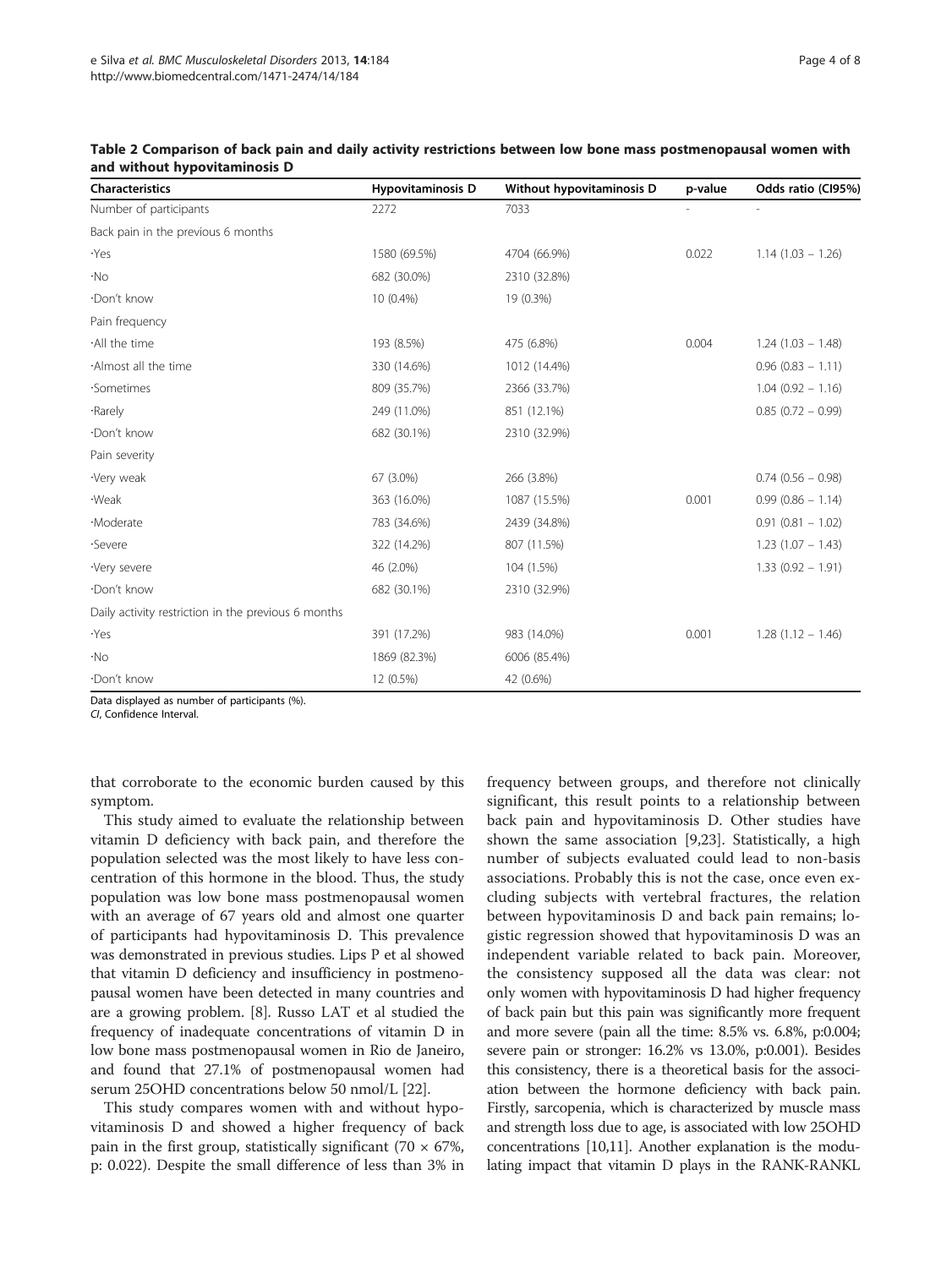| Daily activity difficulty          | Hypovitaminosis D | Without hypovitaminosis D | p-value | Odds ratio (CI95%)     |
|------------------------------------|-------------------|---------------------------|---------|------------------------|
| Number of subjects                 | 2272              | 7033                      |         |                        |
| <b>Trunk flexion</b>               |                   |                           |         |                        |
| Difficulty                         |                   |                           |         |                        |
| ۰Yes                               | 682 (30.0%)       | 1676 (23.8%)              | < 0.001 | $1.37(1.24 - 1.53)$    |
| ۰No                                | 1568 (69.0%)      | 5298 (75.3%)              |         |                        |
| ·Don't perform this task           | 22 (1.0%)         | 58 (0.8%)                 |         |                        |
| Difficulty level                   |                   |                           |         |                        |
| ·None                              | 1568 (69.7%)      | 5298 (76.0%)              | < 0.001 | $0.73$ (0.65 - 0.81)   |
| ·Some                              | 474 (21.0%)       | 1209 (17.3%)              |         | $1.27(1.13 - 1.43)$    |
| ·Severe                            | 181 (8.0%)        | 414 (5.9%)                |         | $1.39(1.15 - 1.67)$    |
| ·Incapable of                      | 28 (1.2%)         | 53 (0.8%)                 |         | $1.64(1.01 - 2.66)$    |
| Lift a 5 kg object from floor      |                   |                           |         |                        |
| Difficulty                         |                   |                           |         |                        |
| ۰Yes                               | 744 (32.8%)       | 1846 (26.2%)              | < 0.001 | $1.41(1.27 - 1.57)$    |
| ۰No                                | 1391 (61.3%)      | 4880 (69.4%)              |         |                        |
| ·Don't perform this task           | 136 (6.0%)        | 307 (4.4%)                |         |                        |
| Difficulty level                   |                   |                           |         |                        |
| ·None                              | 1391 (65.2%)      | 4881 (72.6%)              | < 0.001 | $0.71$ $(0.64 - 0.79)$ |
| ·Some                              | 462 (21.6%)       | 1234 (18.3%)              |         | $1.23(1.09 - 1.39)$    |
| ·Severe                            | 211 (9.9%)        | 479 (7.1%)                |         | $1.43(1.20 - 1.70)$    |
| ·Incapable of                      | 70 (3.3%)         | 131 (1.9%)                |         | $1.71(1.26 - 2.31)$    |
| Reach for an object above the head |                   |                           |         |                        |
| Difficulty                         |                   |                           |         |                        |
| ۰Yes                               | 479 (21.1%)       | 1085 (15.4%)              | < 0.001 | $1.49(1.32 - 1.68)$    |
| ۰No                                | 1750 (77.0%)      | 5890 (83.8%)              |         |                        |
| ·Don't perform this task           | 43 (1.9%)         | 57 (0.8%)                 |         |                        |
| Difficulty level                   |                   |                           |         |                        |
| ·None                              | 1750 (78.5%)      | 5891 (84.5%)              | < 0.001 | $0.67$ (0.60 - 0.76)   |
| ·Some                              | 322 (14.5%)       | 798 (11.4%)               |         | $1.31(1.13 - 1.51)$    |
| ·Severe                            | 129 (5.8%)        | 249 (3.6%)                |         | $1.66$ (1.33 - 2.08)   |
| ·Incapable of                      | 27 (1.2%)         | 36 (0.5%)                 |         | $2.36(1.39 - 4.01)$    |
| Put own socks on                   |                   |                           |         |                        |
| Difficulty                         |                   |                           |         |                        |
| ۰Yes                               | 581 (25.6%)       | 1513 (21.5%)              | < 0.001 | $1.36(1.22 - 1.52)$    |
| ۰No                                | 1511 (66.5%)      | 5353 (76.1%)              |         |                        |
| ·Don't perform this task           | 179 (7.9%)        | 166 (2.4%)                |         |                        |
| Difficulty level                   |                   |                           |         |                        |
| ·None                              | 1511 (72.2%)      | 5353 (78.0%)              | < 0.001 | $0.73$ (0.66 - 0.82)   |
| ·Some                              | 440 (21.0%)       | 1178 (17.2%)              |         | $1.29(1.14 - 1.46)$    |
| ·Severe                            | 126 (6.0%)        | 309 (4.5%)                |         | $1.36(1.09 - 1.69)$    |
| ·Incapable of                      | 15 (0.7%)         | 25 (0.4%)                 |         | $1.98(0.99 - 3.90)$    |
|                                    |                   |                           |         |                        |

# <span id="page-5-0"></span>Table 3 Comparison of daily activity difficulty between low bone mass postmenopausal women with and without hypovitaminosis D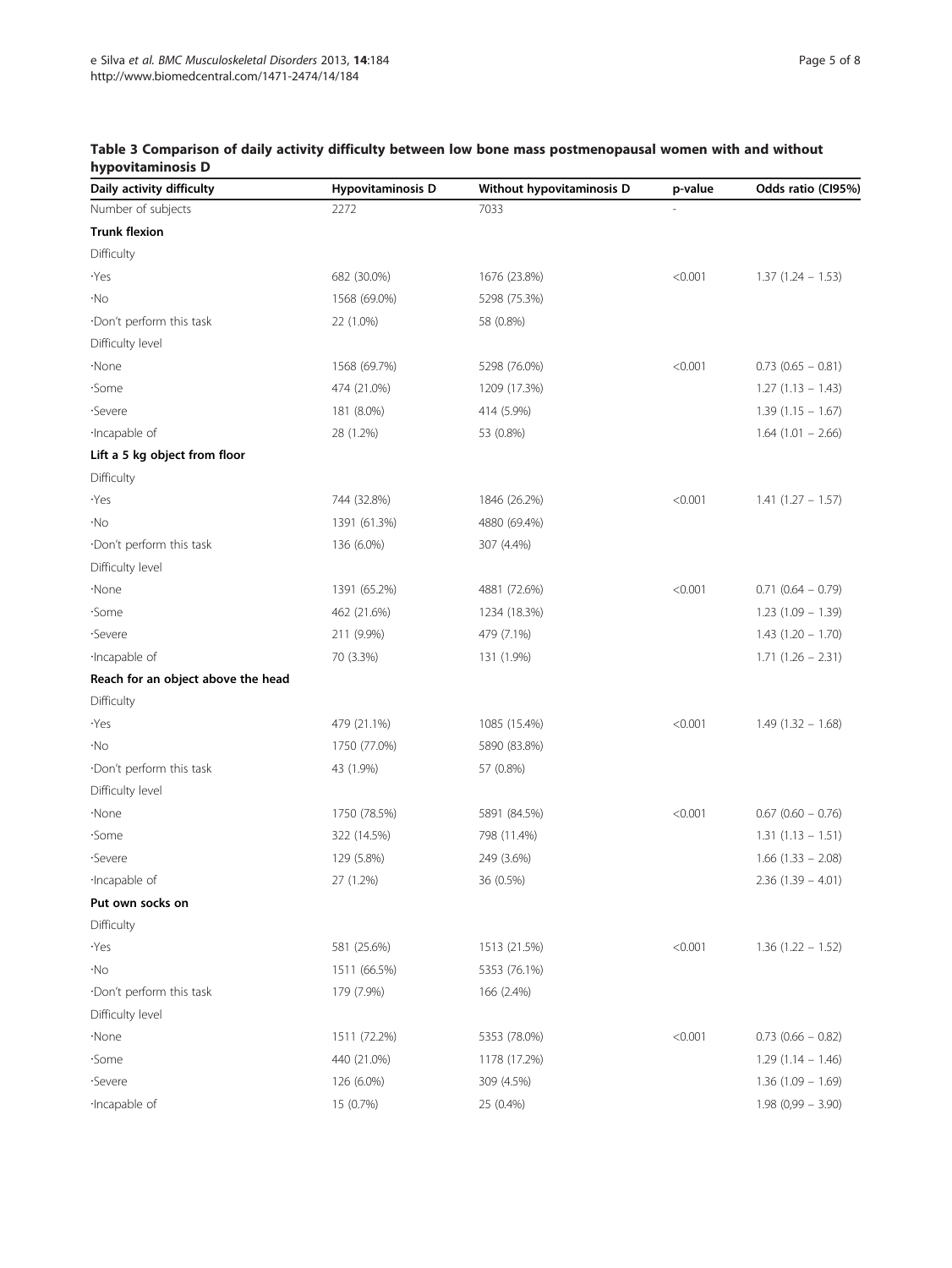| Getting in and out of a car     |              |              |         |                        |
|---------------------------------|--------------|--------------|---------|------------------------|
| Difficulty                      |              |              |         |                        |
| ·Yes                            | 760 (33.5%)  | 1901 (27.0%) | < 0.001 | $1.38(1.25 - 1.53)$    |
| ۰No                             | 1466 (64.6%) | 5075 (72.2%) |         |                        |
| ·Don't perform this task        | 45 (0.2%)    | 56 (0.8%)    |         |                        |
| Difficulty level                |              |              |         |                        |
| ·None                           | 1381 (69.6%) | 4005 (69.3%) | 0.849   | $1.01(0.91 - 1.14)$    |
| ·Some                           | 526 (26.5%)  | 1577 (27.3%) |         | $0.96$ (0.86 - 1.08)   |
| ·Severe                         | 75 (3.8%)    | 193 (3.3%)   |         | $1.14(0.86 - 1.50)$    |
| ·Incapable of                   | $1(0.1\%)$   | $2(0.1\%)$   |         | $1.46$ (NA)            |
| Standing up about an hour       |              |              |         |                        |
| Difficulty                      |              |              |         |                        |
| ·Yes                            | 1052 (46.3%) | 2542 (36.1%) | < 0.001 | $1.56(1.42 - 1.73)$    |
| ۰No                             | 1142 (50.3%) | 4318 (61.4%) |         |                        |
| ·Don't perform this task        | 77 (3.4%)    | 172 (2.4%)   |         |                        |
| Difficulty level                |              |              |         |                        |
| ·None                           | 1142 (52.1%) | 4318 (63.0%) | < 0.001 | $0.64$ $(0.58 - 0.71)$ |
| ·Some                           | 701 (32.0%)  | 1695 (24.7%) |         | $1.43(1.29 - 1.59)$    |
| ·Severe                         | 298 (13.6%)  | 724 (10.6%)  |         | $1.33(1.15 - 1.54)$    |
| ·Incapable of                   | 52 (2.4%)    | 122 (1.8%)   |         | $1.34(0.95 - 1.88)$    |
| Sitting down about half an hour |              |              |         |                        |
| Difficulty                      |              |              |         |                        |
| ·Yes                            | 526 (23.2%)  | 1391 (19.8%) | 0.002   | $1.22(1.09 - 1.37)$    |
| ۰No                             | 1737 (76.5%) | 5616 (79.9%) |         |                        |
| ·Don't perform this task        | $9(0.4\%)$   | 25 (0.4%     |         |                        |
| Difficulty level                |              |              |         |                        |
| ·None                           | 1737 (76.8%) | 5616 (80.2%) | 0.003   | $0.82$ (0.73 - 0.92)   |
| ·Some                           | 406 (17.9%)  | 1089 (15.5%) |         | $1.19(1.05 - 1.35)$    |
| ·Severe                         | 116 (5.1%)   | 283 (4.0%)   |         | $1.28(1.02 - 1.61)$    |
| ·Incapable of                   | $4(0,2\%)$   | 18 (0.3%)    |         | $0.69$ (NA)            |

## Table 3 Comparison of daily activity difficulty between low bone mass postmenopausal women with and without hypovitaminosis D (Continued)

Data displayed as number of participants (%).

NA, Not Applicable.

CI, Confidence Interval.

-osteoprotegerin system, affecting inflammation. This system is linked with pro-inflammatory cytokines, especially tumoral necrose factor α (TNF-α) and interleucine-1 (IL-1), which activate osteoclasts, leading to decreased bone mass [\[15,24\]](#page-8-0).

The lumbar region was the most commonly affected by pain in the present study. Although it was not expected to find differences in location of pain, postmenopausal women with hypovitaminosis D had more pain in the lumbosacral region compared to those without hypovitaminosis D. This could be explained by the fact that the lumbosacral region is more susceptible to muscle overload [[24\]](#page-8-0), and also because sometimes the pain in the lumbar region (which is generally more prevalent) radiates through the buttocks, and therefore the patient reported pain in that location [\[25](#page-8-0)].

Another question on the questionnaire addresses daily activities limitation. Aforementioned, studies have established that back pain causes such limitations [\[21\]](#page-8-0). The present study showed that there were 3.2% more women with limitations in the group with hypovitaminosis D than the other group. Sarcopenia can justify this finding as it causes muscle strength loss and can be aggravated by age and hypovitaminosis D [\[10\]](#page-7-0). Another finding on daily activities limitation is that individuals from the hypovitaminosis D group were longer in bed than the other group: 93.6% did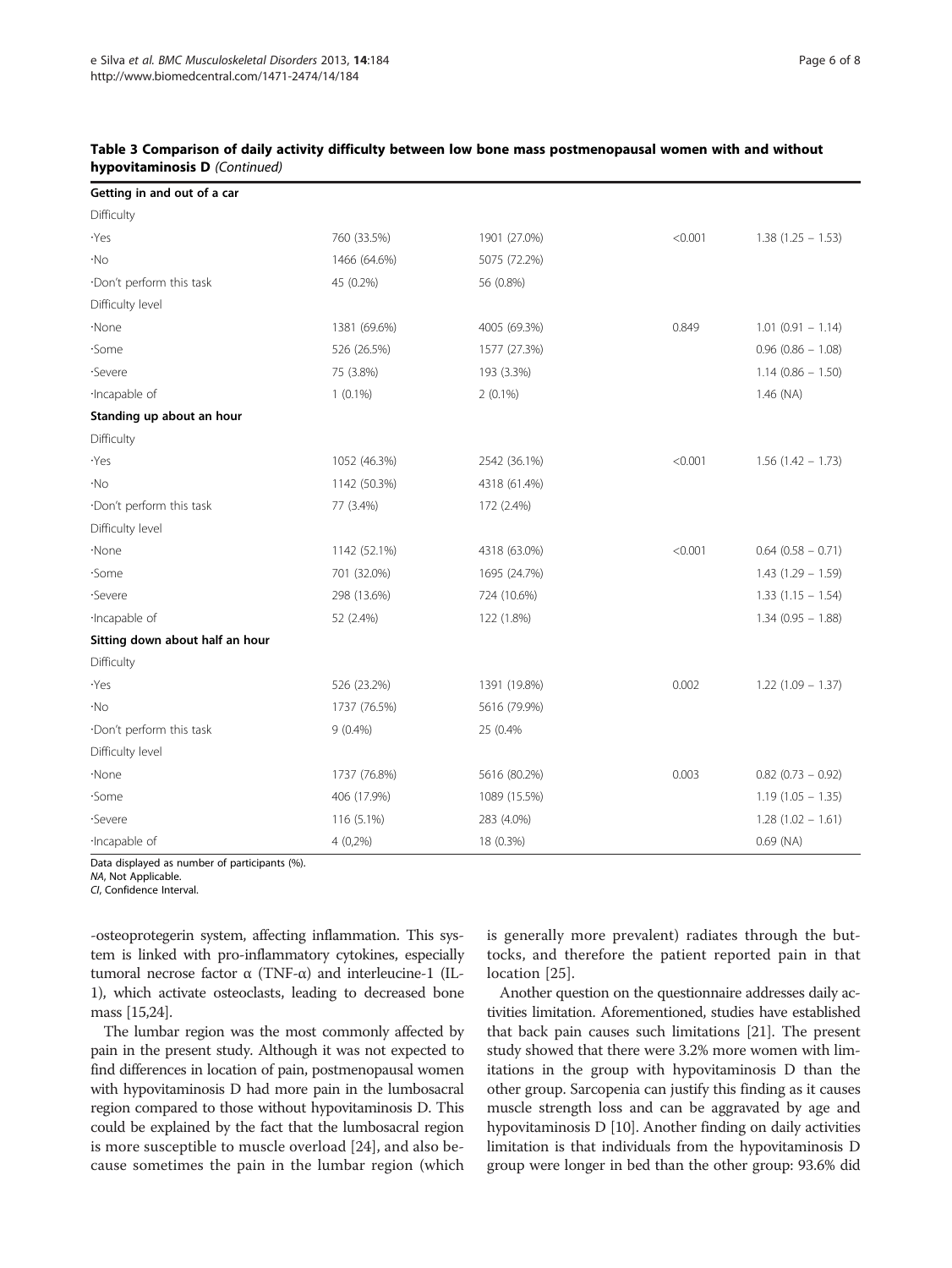<span id="page-7-0"></span>not stay in bed any day against 96.0% (p:0.001); fewer women at hypovitaminosis D group presented with no limitations and the daily activities limitations were longer. A possible explanation is that these limitations were caused by strength decrease due to sarcopenia or by stronger intensity of the inflammation.

Women with hypovitaminosis D had more difficulties in trunk flexion than women with acceptable levels of 25OHD. This movement is probably related to lumbarpelvic imbalance, muscle breakdown between the abdomen, buttocks and lumbar paraspinal muscles, besides the loss of flexibility after 30 years of age [\[26](#page-8-0)]. That, coupled with strength loss caused by the sarcopenia, may be affecting these women.

The same happened regarding lifting 5 kg from the ground, reaching for an object above their head, putting on their own socks, getting in and out of a car, standing for about an hour, or siting for about half hour. These movements are based on the same muscle chains, except reaching for an object above their head. Therefore, the groups' muscles that may have undergone strength reduction are the same, which are paravertebral, multifidus, buttocks, and abdomen. These muscles need to be in balance to play their role as a static and dynamic string. When a muscle does not support the motion, the others try to compensate, causing failure to such balance, and consequently leading to pain [\[26\]](#page-8-0). This strength and mass loss were probably caused, once again, by sarcopenia and inflammation.

A Canadian study offered vitamin D supplementation to patients who were referred for surgery due to back pain, and in most of cases they no longer needed to go through surgery [\[27](#page-8-0)].

The limitation of this study results from the fact that it is transversal and therefore the concentrations of 25OHD do not necessarily reflect all the six months covered by the survey. Furthermore, by not being prospective, it may have memory bias once the participants had to report back pain in the last six months. This study also did not assess the presence of clinically sarcopenia or inflammation in this population, as they were patients who walked unassisted and therefore unlikely to have these factors detected clinically. Subjects with other obvious cause for back pain were not excluded, once this reason could have its appearance or intensification caused by hypovitaminosis D. Finally, these results could only be related to the population studied, which was postmenopausal women with low bone mass.

#### Conclusion

This study pointed out the correlation of hypovitaminosis D with back pain, its frequency, intensity, and activity limitations. Further studies are needed to determine the causal relationship between vitamin D deficiency and back pain, and the role of vitamin D in each of the mechanisms that cause the pain.

#### Competing interests

The authors declare that they have no competing interests.

#### Authors' contributions

AVSS – conception, design, acquision of data, analysis and interpretation of data, drafting the manuscript. PGSL – conception, design, acquision of data, analysis and interpretation of data, statics analysis, drafting the manuscript. LATR – conception, design, interpretation of data, final approval of the version to be published. LHG – final approval of the version to be published. RACP – acquision of data, final approval of the version to be published. LPFM - conception, design, interpretation of data, final approval of the version to be published. All authors read and approved the final manuscript.

#### Acknowledgements

We would like to thank Eli Lilly Company to allow the use and for sending us data from the multicenter study. We would like to thank Adrien Sipos who revised the manuscript on behalf of Fli Lilli Company. We would like to thank CETUR and Fernandes Figueira Institute for English copyedit.

#### Author details

1 Instituto Fernandes Figueira / Fundação Oswaldo Cruz (FIOCRUZ), Rio de Janeiro, Brazil. <sup>2</sup>CCBR Brasil - Center for Clinical and Basic Research, Rua Mena Barreto 33 Botafogo, Rio de Janeiro, Brazil.

#### Received: 21 December 2012 Accepted: 7 June 2013 Published: 12 June 2013

#### Reference

- 1. Van Tulder MW, Koes BW, Bouter LM: A cost-of-illness study of back pain in The Netherlands. Pain 1995, 62(2):233–240.
- 2. Maniadakis N, Gray A: The economic burden of back pain in the UK. Pain 2000, 84(1):95-103.
- 3. Praemer S, Furnes S, Rice DP: Musculoskeletal conditions in the United States. 1st edition. Rosemont, IL: Amer Acad of Orthopaedic Surgeons; 1992.
- 4. Taylor VM, Deyo RA, Cherkin DC, Kreuter W: Low back pain hospitalization: recent United States trends and regional variations. Spine 1994, 19:1207–1213.
- 5. Andersson GBJ: Epidemiological features of chronic low-back pain. Lancet 1999, 354:581–585.
- 6. Ahn S, Song R: Bone mineral density and perceived menopausal symptoms: factors influencing low back pain in postmenopausal women. Journal of advanced nursing 2009, 65(6):1228–1236.
- 7. Silva TAA, Junior AF, Pinheiro MM, Szejnfeld VL: Sarcopenia assocated to aging: etiologic aspects ans terapheutic options. Rev. Bras. Reumatol 2006, 46:391–397.
- 8. Lips P, Hosking K, Lipunner K, et al: The prevalence of vitamin D inadequacy amongst women with osteoporosis. An international epidemiological investigation. J Intern Med 2006, 260(3):245-254.
- 9. Heaht IKM, Elovic EP: Vitamin D deficiency: implications in the rehabilitation setting. Am J Phys Med Rehabil 2006, 85:916–923.
- 10. Visser M, Deeg DJ, Lips P: Low vitamin D and high parathyroid hormone levels as determinants of loss of muscle strength and muscle mass (sarcopenia): the Longitudinal Aging Study Amsterdam. J Clin Endocrinol Metab 2003, 88:5766–55772.
- 11. Zhu K, Austin N, Devine A, Bruce D, Prince RL: A randomized controlled trial of the effects of vitamin D on muscle strength and mobility in older women with vitamin D insufficiency. J Am Geriatr Soc 2010, 58(11):2063–2068.
- 12. Goulding A: Lightening the fracture load: growing evidence suggests many older New Zealanders would benefit from more vitamin D. N Z Med J 1999, 112(1095):329–330.
- 13. Trivedi DP, Doll R, Khaw KT: Effect of four monthly oral vitamin D3 (cholecalciferol) supplementation on fractures and mortality in men and women living in the community: randomised double blind controlled trial. BMJ 2003, 326(1387):469.